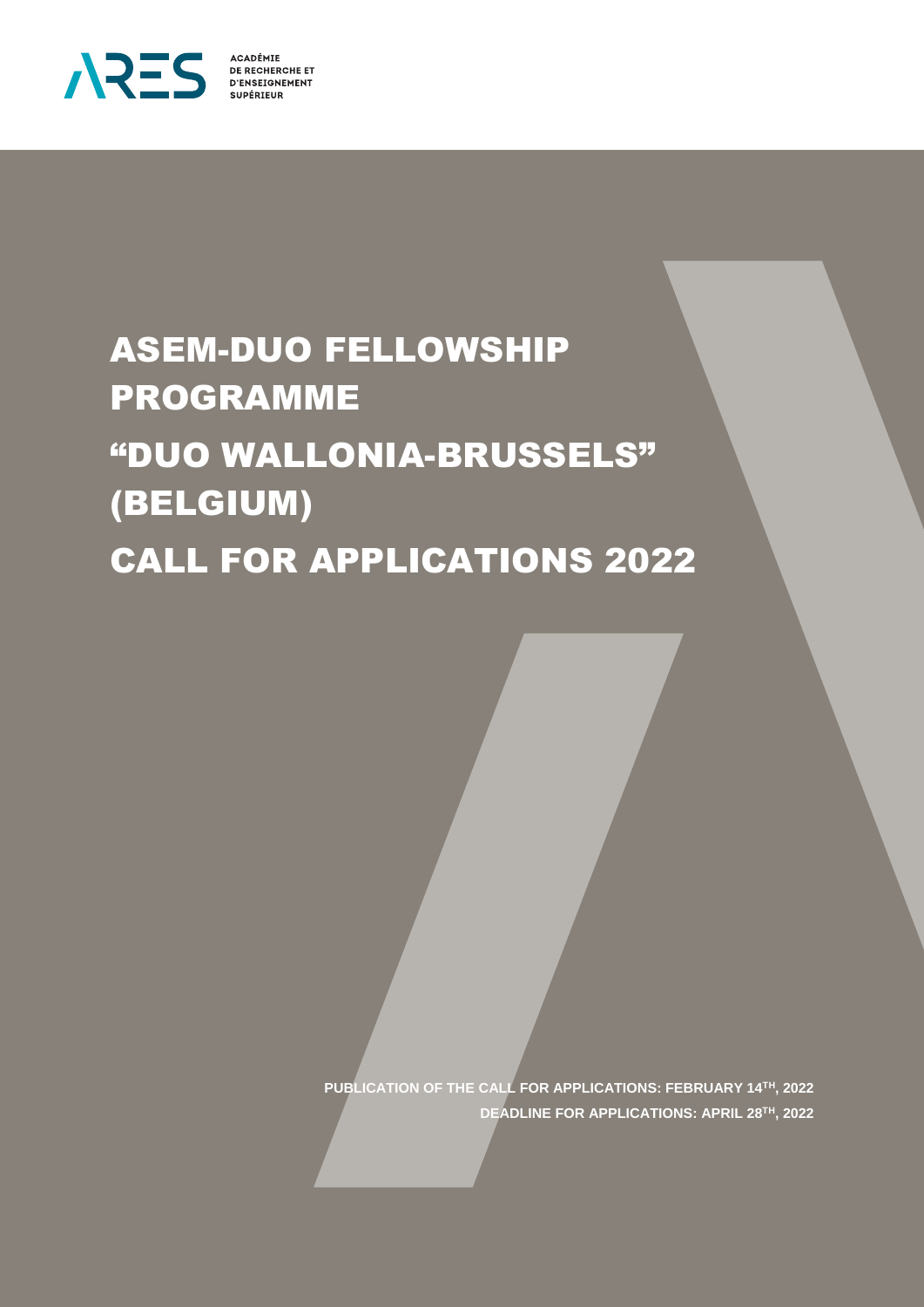

# <span id="page-1-0"></span>**CONTENT**

| 01.                |                                                                                  |  |  |
|--------------------|----------------------------------------------------------------------------------|--|--|
| 01.1/              | The Academy for research and higher education and the international relations  3 |  |  |
| 01.2/              |                                                                                  |  |  |
| 02.                | ASEM DUO FELLOWSHIP PROGRAMME « DUO WALLONIA-BRUSSELS » (BELGIUM)  5             |  |  |
| 02.1/              |                                                                                  |  |  |
| 02.2/              |                                                                                  |  |  |
| 02.3/              |                                                                                  |  |  |
| 02.4/              |                                                                                  |  |  |
| 02.4.1/<br>02.4.2/ |                                                                                  |  |  |
| 02.5/              |                                                                                  |  |  |
| 02.5.1/<br>02.5.2/ |                                                                                  |  |  |
| 02.6/              |                                                                                  |  |  |
| 02.7/              |                                                                                  |  |  |
| 02.8/              |                                                                                  |  |  |
| 03.                |                                                                                  |  |  |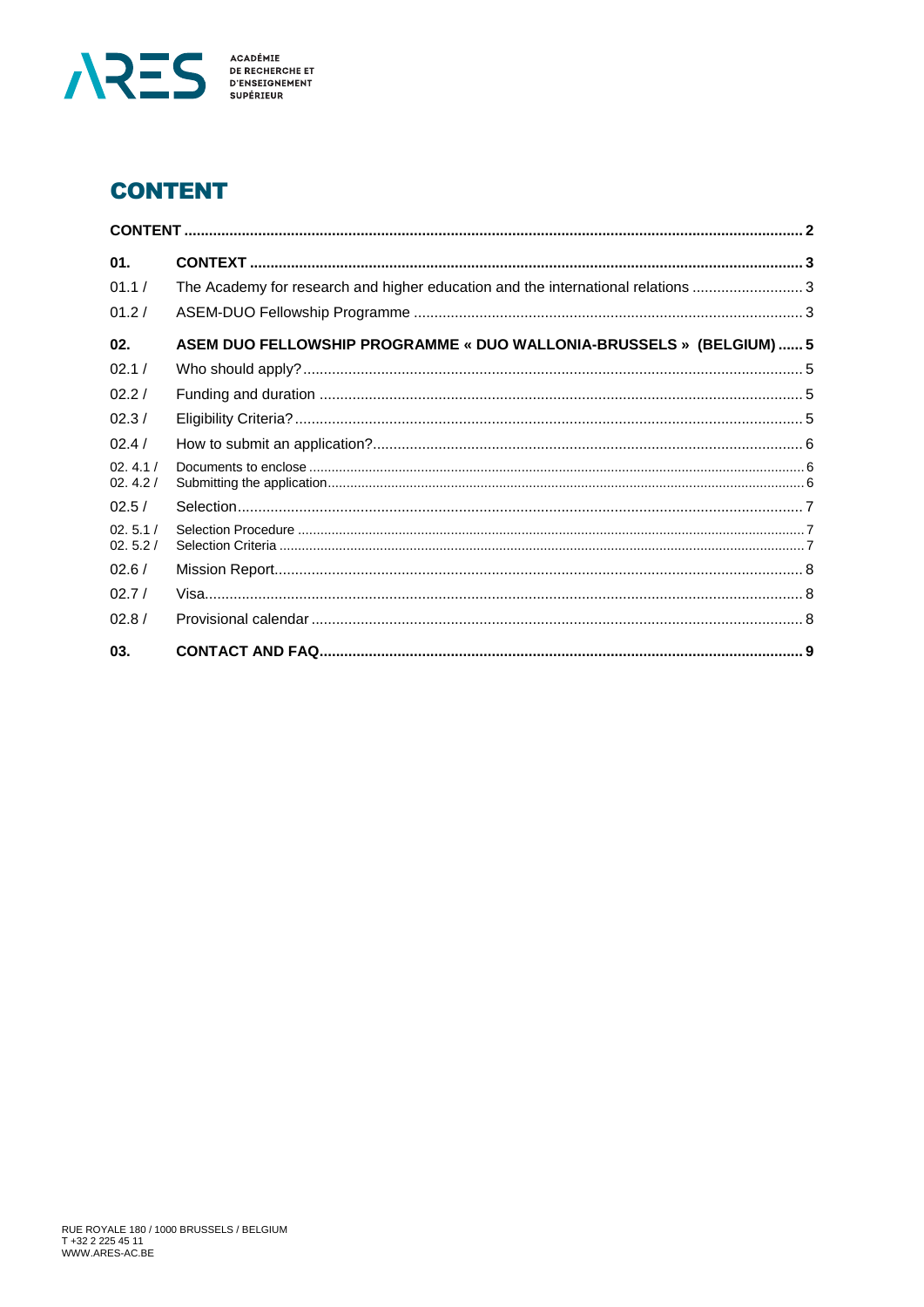# <span id="page-2-0"></span>01. CONTEXT

## <span id="page-2-1"></span>01.1 / THE ACADEMY FOR RESEARCH AND HIGHER EDUCATION AND THE INTERNATIONAL RELATIONS

The Academy for research and higher education (*Académie de recherche et d'enseignement supérieur* – ARES) is the federation of higher education institutions (HEIs) in the Wallonia-Brussels Federation (FWB), the French-speaking Community of Belgium. As a public interest body, it is responsible for supporting institutions in their teaching, research and community service missions. It brings together 6 universities, 19 university colleges, 16 colleges of arts and 86 adult education colleges, it organises the dialogue and promotes their cooperation nationally and internationally.

As unique platform, ARES ensures global coordination for the higher education sector in the Wallonia-Brussels Federation.

ARES is the designated administrative body in charge of the implementation of the ASEM-DUO Fellowship Programme in the Wallonia-Brussels Federation, in collaboration with the ASEM-DUO Secretariat based in Seoul. It is responsible for every aspect of the administrative management of the programme including : the publication of the call for applications, the receipt of applications, the selection of the applicants, the production of all the documents related to the fellowship, the payment of grants, the receipt of the mission reports.

**» For further information** on the international relations strategy of ARES, its vision and missions, its objectives and the different tools it uses to achieve them, see : [http://www.ares-ac.be/fr/relations](http://www.ares-ac.be/fr/relations-internationales)[internationales](http://www.ares-ac.be/fr/relations-internationales)

# <span id="page-2-2"></span>01.2 / ASEM-DUO FELLOWSHIP PROGRAMME

A specific cooperation process between Asia and Europe in the field of education – and more specifically higher education – has been set up in the context of the Asia-Europe Meeting. The ministerial meetings, which are held alternatively in Europe and Asia, are until now the sole instrument for cooperation at a higher political level between the two continents. This mode of functioning inspires itself of the experience and best practices of the Bologna Process. During the Asia-Europe Meeting of Ministers of Education held in Kuala Lumpur in 2013, the Wallonia-Brussels Federation announced it would participate in the ASEM-DUO Fellowship Programme as of 2014.

Generally, the ASEM-DUO Fellowship Programme (dating from 2001) aims at:

- **»** Promoting balanced mobility of higher education students and professors between the two regions,
- **»** Setting up regular exchange programmes between HEIs,
- **»** Reinforcing cooperation and dialogue across both regions.

ASEM-DUO is composed of sub-programmes through which the States offer "paired exchanges" for students or professors between partner institutions, one European and the other Asian.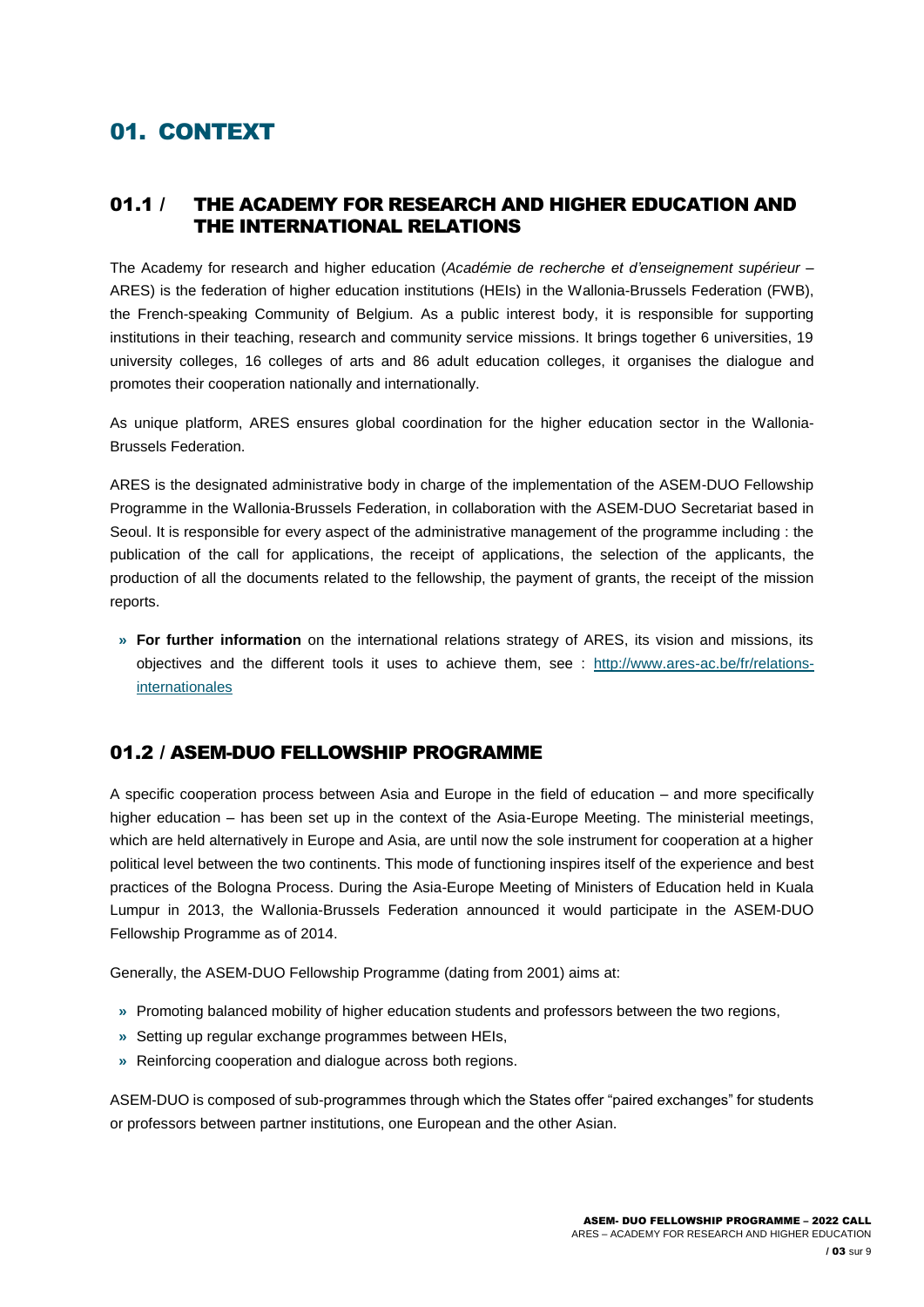DUO Wallonia-Brussels has been established at the Wallonia-Brussels Federation in order **to promote "paired exchanges" between professors and researchers from Wallonia-Brussels HEIs and Asian ones**. The list of partner countries is: Australia, Bangladesh, Brunei, Cambodia, China, India, Indonesia, Japan, Kazakhstan, South Korea, Laos, Malaysia, Mongolia, Myanmar, New Zealand, Pakistan, Philippines, Russia, Singapore, Taiwan, Thailand, and Vietnam.

**» To learn more** about ASEM-DUO, its vision, its mission and its objectives: [http://www.asemduo.org.](http://www.asemduo.org/)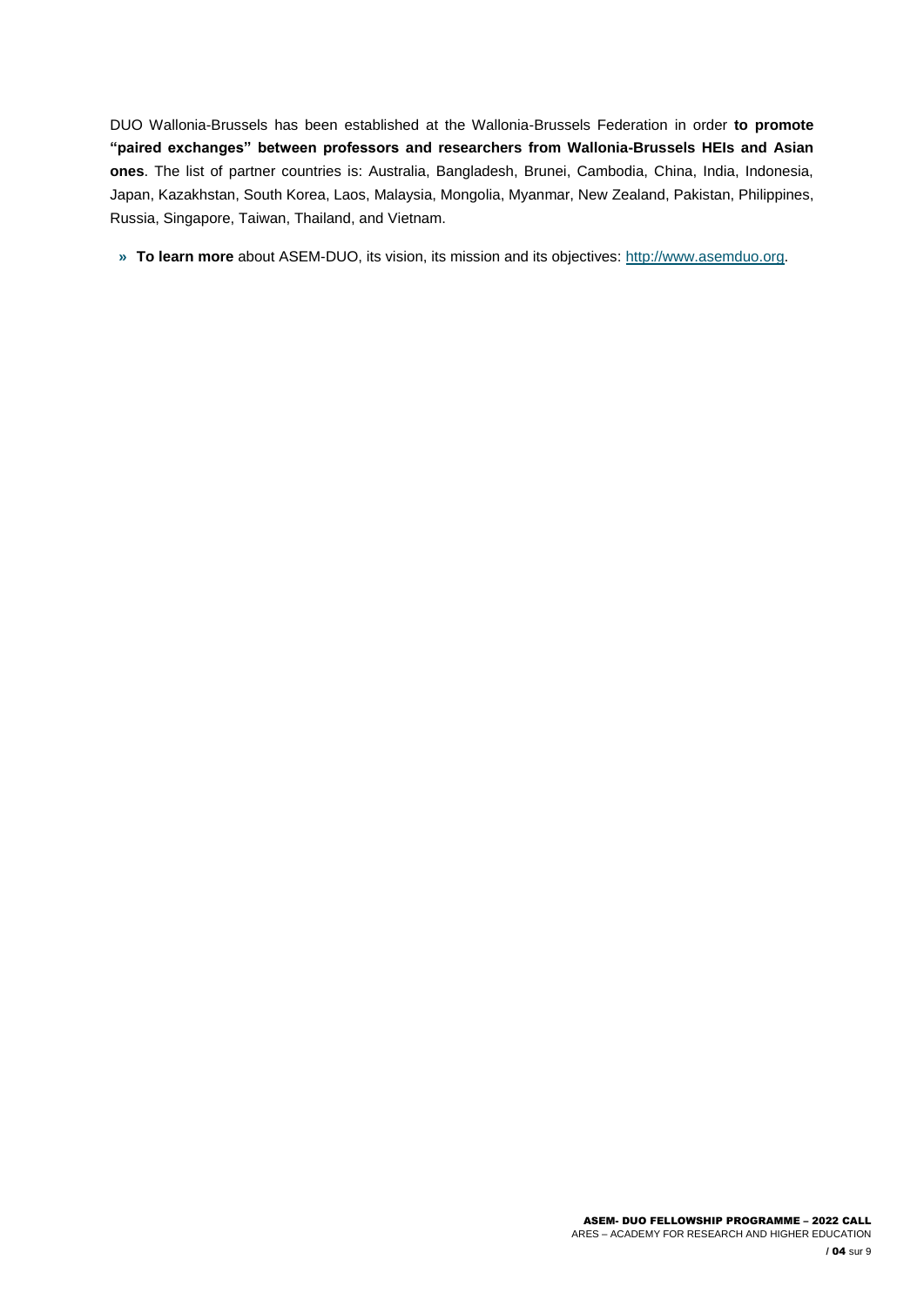# <span id="page-4-0"></span>02. ASEM DUO FELLOWSHIP PROGRAMME « DUO WALLONIA-BRUSSELS » (BELGIUM)

# <span id="page-4-1"></span>02.1 / WHO SHOULD APPLY?

Applicants must be **member of the academic or scientific staff** of an institution of Wallonia-Brussels HEI or an Asian HEI (i.e. they must be remunerated by the HEI and it must be their main occupation).

However, the following groups **are not entitled** for a fellowship:

- **»** Students and PhD students,
- **»** Professors emeritus and honorary,
- **»** Teaching assistants.

Exemptions are possible for the colleges of arts. The selection committee will assess on a case-by-case basis.

**The exchange is done by pairs** – one professor from a Wallonia-Brussels HEI is hosted by an Asian institution, whereas an Asian professor is hosted by a Wallonia-Brussels institution.

The exchange must necessarily **take place between the two same institutions**, **but does not need to take place in the same time span, nor between two identical departments.**

# <span id="page-4-2"></span>02.2 / FUNDING AND DURATION

For the academic year 2022-2023 the DUO Wallonia-Brussels grants are awarded to a pair of professors for a project that should take place **between August 1 st , 2022 and August 31st , 2023.** The total amount of the 2022-2023 ASEM-DUO Fellowship Programme is 50 000€<sup>1</sup>.

The duration and the amount of the grants enter these conditions:

- **»** The duration of the exchange should be of **at least three weeks** and of **maximum two months, per person.**<sup>2</sup>
- **»** The amount of the grant awarded to the pair of professors is a fixed amount of **5,000€ to be shared between the two professors** according to a distribution key agreed in the convention.
- **»** This amount is intended to cover the travel expenses and *per diem* **capped at the amount of the grant**.
- <span id="page-4-3"></span>**»** The **grant will be paid off in instalments**; the last instalment is paid after both professors have submitted a mission report (maximum 4 pages).

# 02.3 / ELIGIBILITY CRITERIA?

l

The applicants must meet all eligibility requirements:

<sup>&</sup>lt;sup>1</sup> Subject to the verification of financial availabilities of the FWB Government.

<sup>&</sup>lt;sup>2</sup> Warning, in case of a trip of more than 30 consecutive days in the same calendar year, the grant is subject to a tax imposition.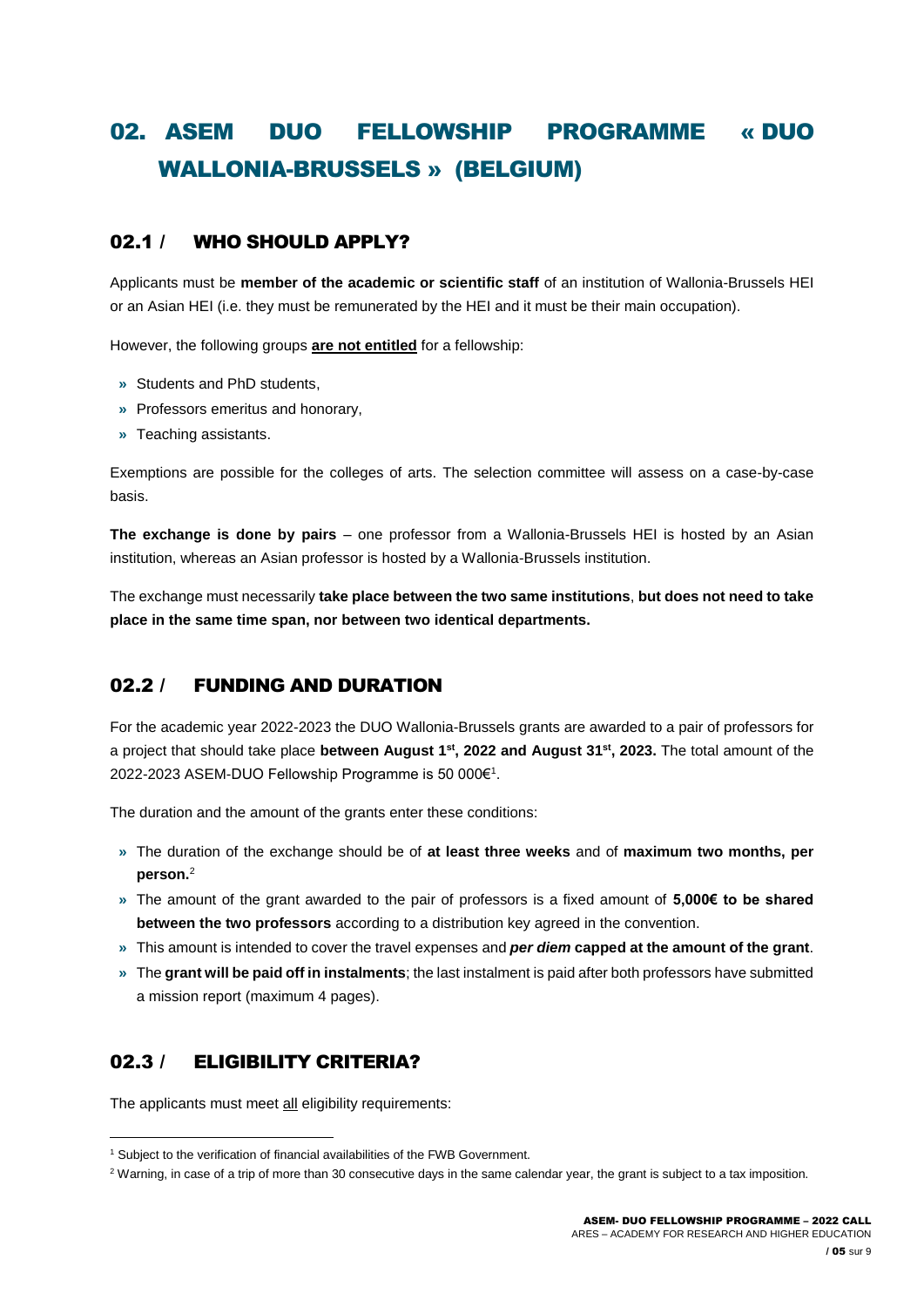- **»** Applicants must be **member of the academic or scientific staff** of an institution of a Wallonia-Brussels HEI or an Asian HEI (i.e. they must be remunerated by the HEI and it must be their main occupation).
- **»** The **Wallonia-Brussels and Asian HEIs must be recognised/accredited** by the competent authorities in the field of higher education.
- **»** The Asian institution must be located in **one of the following countries** : Australia, Bangladesh, Brunei, Cambodia, China, India, Indonesia, Japan, Kazakhstan, South Korea, Laos, Malaysia, Mongolia, Myanmar, New Zealand, Pakistan, Philippines, Russia, Singapore, Taiwan, Thailand and Vietnam.
- **»** The Wallonia-Brussels and Asian HEIs must **signed a cooperation agreement** or must have expressed the intention to sign one in the two following years.
- **»** The citizenship of the candidate is not a criterion for eligibility.
- **»** The fellowship programme is **open to all disciplines**.

<span id="page-5-0"></span>The duo could apply maximum twice for the same project and will receive maximum once the ASEM-DUO Wallonia-Brussels fellowship for the same project.

## 02.4 / HOW TO SUBMIT AN APPLICATION?

#### <span id="page-5-1"></span>02. 4.1 / DOCUMENTS TO ENCLOSE

- **»** The **completed 2022 application form** for the ASEM DUO Wallonia-Brussels Fellowship Programme (the document is available online on both the website of the ARES and ASEM-DUO). The application form must be typewritten and submitted in PDF format. Electronic authenticated signatures of PDF documents are allowed;
- **»** A **copy of the academic cooperation agreement** between paired institutions or, in the absence of an MoU,a declaration of intent, i.e. a letter co-signed (or two separate letters signed) by the authorities of the two institutions, or their representatives, mentioning the intention of both parties to sign an interinstitutional agreement within the next two years;
- **»** The **passport copies or the national identity card** of the two applicants;
- **»** A **CV of no more than 5 pages** for each applicant, emphasizing work experience relevant to the ASEM-DUO program.

#### <span id="page-5-2"></span>02. 4.2 / SUBMITTING THE APPLICATION

- **»** Please note that the **institution belonging to the Wallonia Brussels Federation applies for both partner institutions**. In each higher education institution, a contact person must be clearly identified. The person responsible for the application is the one belonging to the Belgian institution and should ideally be the institution's representative for international relations. This person is responsible for coordinating the exchange and for sending a complete application, including the documents for both applicants.
- **»** Applications must be submitted **between February 14th and April 28th 2022**. No application will be accepted beyond the deadline of April 28<sup>th</sup>, 2022.
- **»** An applicant can submit several files, with different partners. In this case, a maximum of one file per applicant could be selected, as to know, the one obtaining the highest score from the jury.
- **»** The application must be **formally submitted by the institution belonging to the FW-B**, as **one single PDF document** to the following address[: international@ares-ac.be.](mailto:international@ares-ac.be)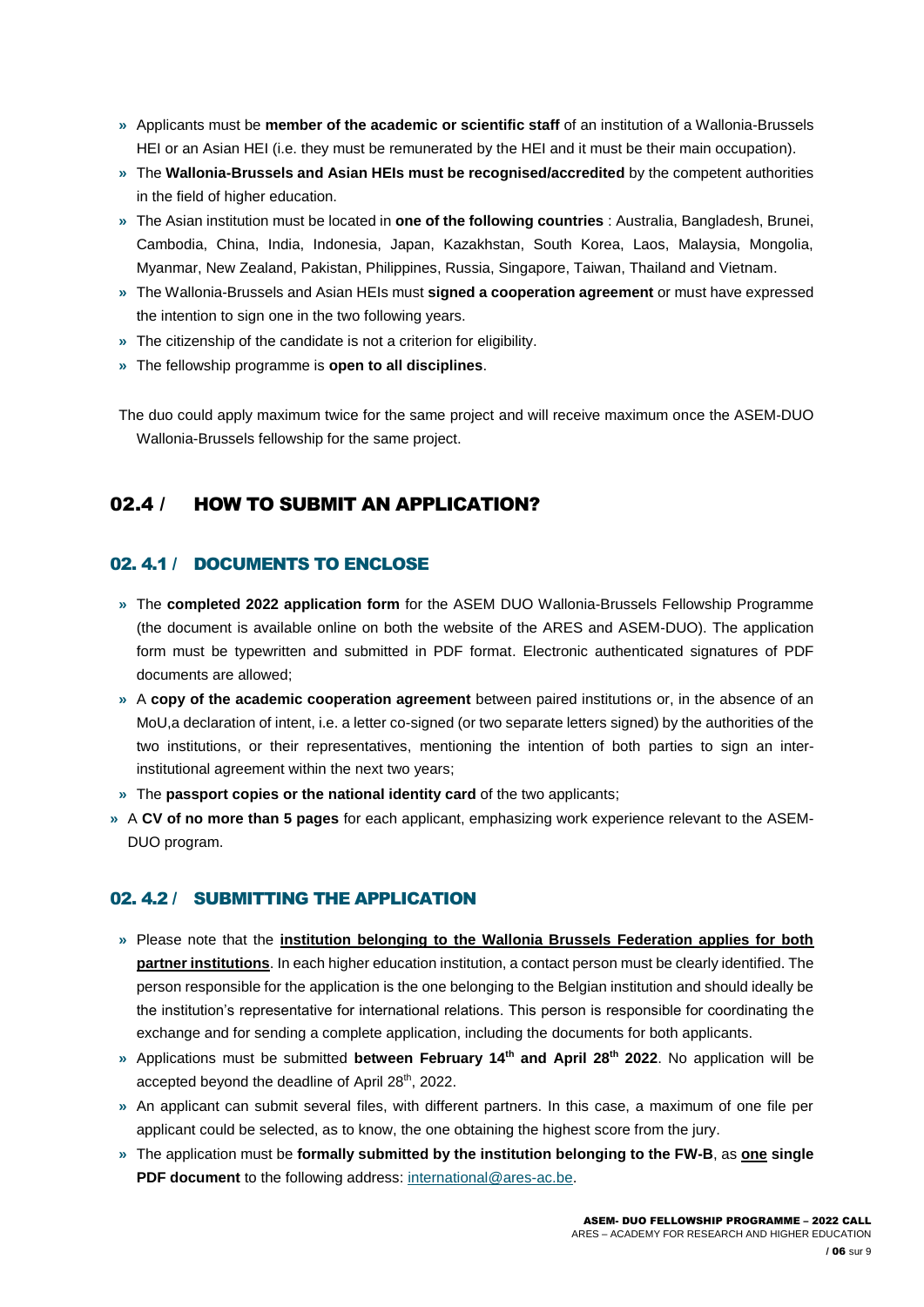- **»** If the candidate is not able to send the application file by email, then it will have to be sent by mail to the following address :
	- Académie de recherche et d'enseignement supérieur ARES

Direction des relations internationales

- Laurence DALCQ
- Rue Royale 180 1000 Bruxelles (Belgique)
- **»** An acknowledgement of receipt is sent to the applicants within 3 days after the reception of the application. Without any response after that time, please contact Laurence DALCQ [\(laurence.dalcq@ares-ac.be\)](mailto:elodie.decostre@ares-ac.be).
- <span id="page-6-0"></span>**»** The applicants are informed of the outcome of the selection **by July 1 st , 2022**.

# 02.5 / SELECTION

#### <span id="page-6-1"></span>02. 5.1 / SELECTION PROCEDURE

- **»** The **administrative eligibility** of applicant files is examined by ARES international relations department (DRI), and is validated by the president of the Committee for international relations (CRI) of the ARES.
- **»** The eligible files are **analysed** and ranked by a **jury** composed of designated members of the CRI. The selection is based on selection criteria defined below. If necessary, the Committee for international relations may use the help of external experts.
- **»** Following the selection criteria, applications are divided into **three categories: A, B or C.** Only applications that received an A by at least one of the members of the working group qualify for a grant. Subcategories (A- and A+) are possible for the A level.
- **»** On the basis of the results, and of the available **budget**, the Committee for international relations proceeds to the **ranking and the selection of applicants**.
- <span id="page-6-2"></span>**»** The list of applicants selected by the CRI is sent to ARES Executive Board for validation.

## 02. 5.2 / SELECTION CRITERIA

ARES selects beneficiaries of the ASEM DUO Wallonia Brussels Fellowship Programme based on the following criteria:

- **»** The scientific, academic or artistic **quality** of the submitted project;
- **»** The **original character** of the project;
- **»** The scientific, academic or artistic **quality of the applicants** (e.g. publications, publications with the partner institution, research or artistic project, exhibitions, work experience, competitions, academic background, etc.);
- **»** The **expected impact** of the grant **on the work and professional career of the applicant**;
- **»** The **expected impact** of the grant on **the applicant's institution**;
- **»** The **explanation for the duration** of the trip;
- **»** The quality of bilateral relations between the Wallonia-Brussels institution and the Asian partner;
- **»** The **relevance of financial support** for the applicants.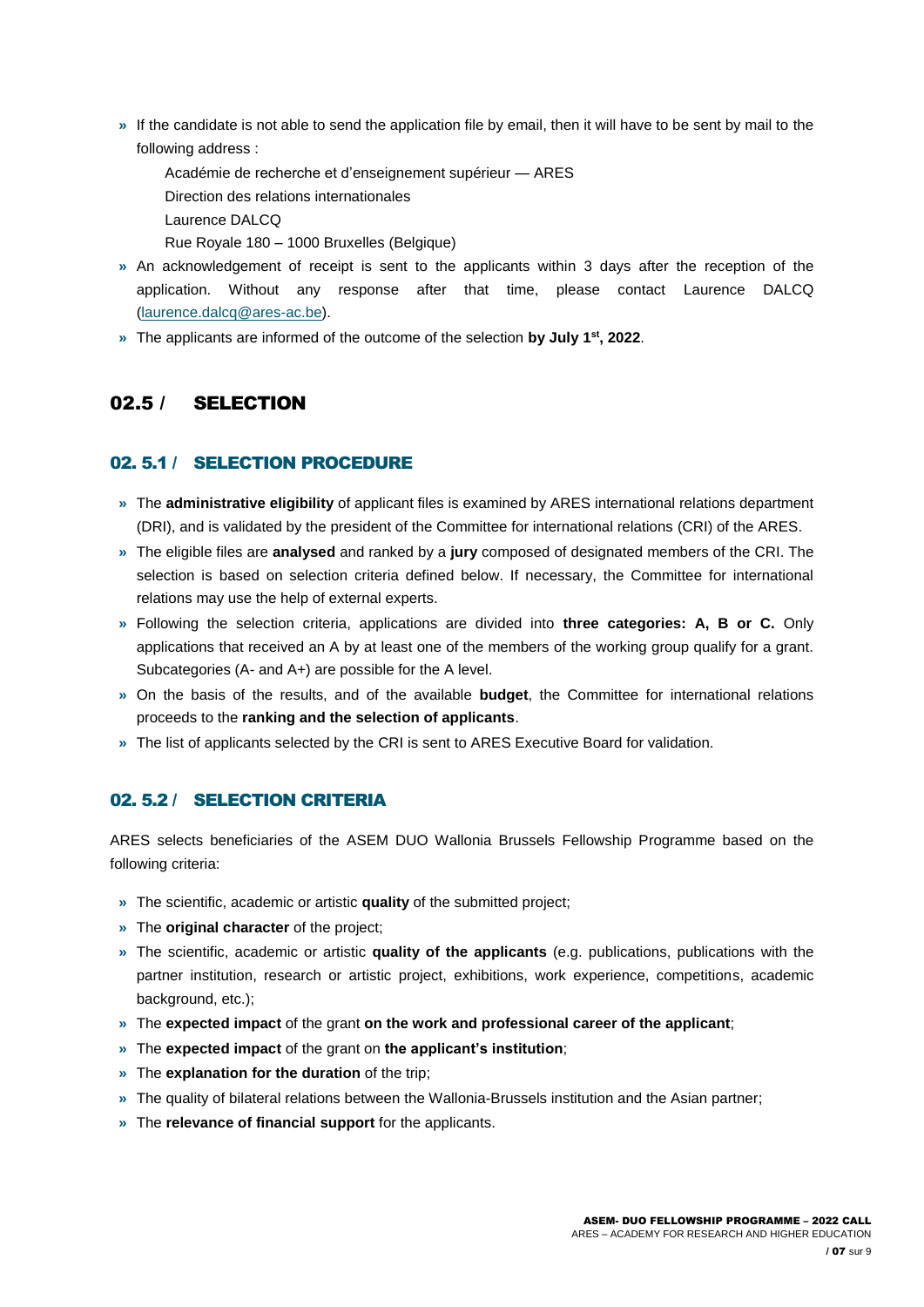# <span id="page-7-0"></span>02.6 / MISSION REPORT

- **»** No later than 2 months after the final return date, the beneficiaries undertake to submit a free-format report of 2 to 4 pages maximum, which will report on the results of the project in the target country, according to the following structure
	- $\checkmark$  A summary of the project,
	- $\checkmark$  The actions/research carried out during the visit and the results obtained,
	- $\checkmark$  The course of the visit,
	- $\checkmark$  The impact of your visit on your institution.
	- $\checkmark$  The contribution of the ASEM-DUO program to this particular project.
	- $\checkmark$  Positive points and improvements to be made to the ASEM-DUO program.
- **»** This document will serve as a documentary reference for future recipients
- **»** The mission report will be sent by ARES to any academic, scientific and institutional partners participating in the programme.
- **»** During the course of his stay, the recipient is asked to write a brief description of the project that will be published on the ARES website.
- <span id="page-7-1"></span>**»** The recipient agrees to be part of a database and to inform the ARES of its career path.

## 02.7 / VISA

The visa application must be introduced by the recipient to the local Belgian diplomatic post. As per his request, he/she will receive a certificate from ARES attesting the granting of a fellowship in order to facilitate any administrative procedure.

## <span id="page-7-2"></span>02.8 / PROVISIONAL CALENDAR

| <b>DATE</b>                 | <b>ACTION</b>                                        | <b>RESPONSIBLE</b> |
|-----------------------------|------------------------------------------------------|--------------------|
| February 14th, 2022         | Publication of<br>the<br>opening of<br>submissions   | ARES               |
| April 28th, 2022            | Deadline for submissions                             |                    |
| April 29th, 2022            | Verification of the eligibility of the<br>applicants | <b>ARES</b>        |
| Week of May 16, 2022        | Meeting of the jury                                  | CRI                |
| July 1 <sup>st</sup> , 2022 | Information sent to the applicant                    | <b>ARES</b>        |